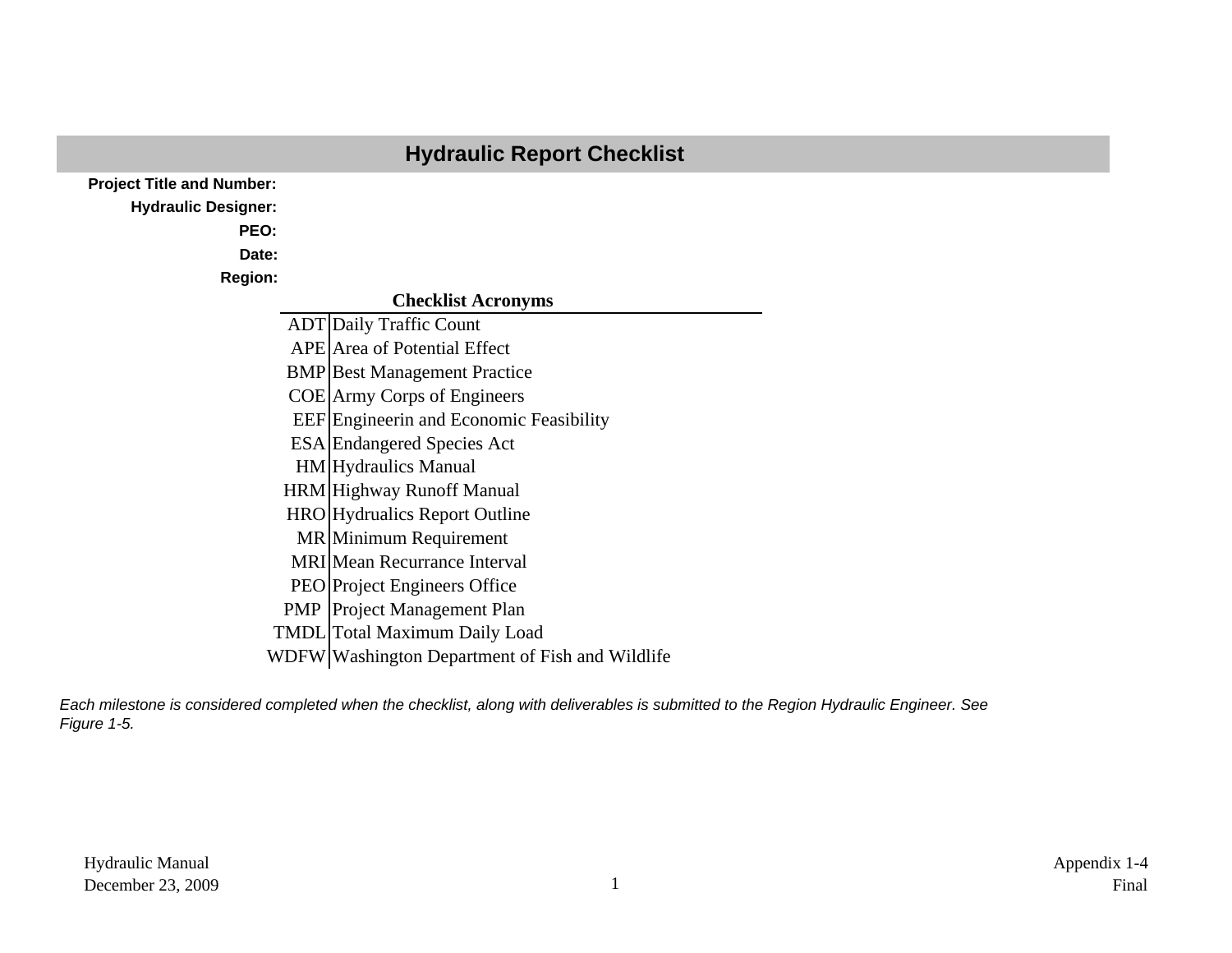|      |            |                  |     | <b>Define Project</b>                                                                              |                                        |                   |
|------|------------|------------------|-----|----------------------------------------------------------------------------------------------------|----------------------------------------|-------------------|
|      |            | <b>Completed</b> |     |                                                                                                    |                                        |                   |
|      | <b>Yes</b> | N <sub>0</sub>   | N/A | <b>Task</b>                                                                                        | <b>Deliverable</b>                     | <b>HRO</b>        |
|      |            |                  |     |                                                                                                    |                                        |                   |
| 0.1  |            |                  |     | Designer has received and reviewed the Project Summary.                                            |                                        | 1.3               |
|      |            |                  |     |                                                                                                    | A copy of the HRM Training             |                   |
|      |            |                  |     | Provide the HRM Training Certificate Number and clearly                                            | Certificate and a brief description of |                   |
|      |            |                  |     | state if the designer has had the training or if the designer is                                   | the project role of the person         |                   |
| 0.11 |            |                  |     | working directly under someone who has had the training.                                           | certified.                             | <b>Title Page</b> |
|      |            |                  |     |                                                                                                    | List of team members including roles   |                   |
| 0.12 |            |                  |     | Project Team has been established.                                                                 | or a copy of the PMP                   |                   |
|      |            |                  |     | Region Hydraulic Engineer has been contacted and intial                                            |                                        |                   |
| 0.13 |            |                  |     | meeting date is set.                                                                               | none                                   |                   |
|      |            |                  |     | Internal environmental staff involved in permitting should be                                      |                                        |                   |
| 0.14 |            |                  |     | identified and set intial meeting date.                                                            | List of team members including roles.  | 6                 |
|      |            |                  |     |                                                                                                    |                                        |                   |
| 0.15 |            |                  |     | Outside agencies involved in the project should be identified.                                     | List of agencies and roles.            | 3.4               |
|      |            |                  |     | Resource agencies involved in permitting for the project                                           |                                        |                   |
| 0.16 |            |                  |     | should be identified.                                                                              | List of agencies and roles.            | 6                 |
|      |            |                  |     | Permits that may apply to the project should be obtained and                                       | List of permits required for the       |                   |
| 0.17 |            |                  |     | reviewed.                                                                                          | project.                               | 6.2               |
| 0.2  |            |                  |     | <b>Specialty Design Needs Identified</b>                                                           |                                        |                   |
|      |            |                  |     |                                                                                                    |                                        |                   |
|      |            |                  |     |                                                                                                    | Contact HQ Hydraulics (through the     |                   |
|      |            |                  |     |                                                                                                    | Region Hydraulic Engineer)             |                   |
|      |            |                  |     | Identify need for HQ Hydraulics expertise. See HM section 1- regarding specialty items and include |                                        |                   |
| 0.21 |            |                  |     | 2.                                                                                                 | meeting minutes and/or emails          | 1.4               |
|      |            |                  |     | Contact Bridge and Structure if Bridge work will be part of                                        |                                        |                   |
| 0.22 |            |                  |     | the project.                                                                                       |                                        | 6.4               |

**0%**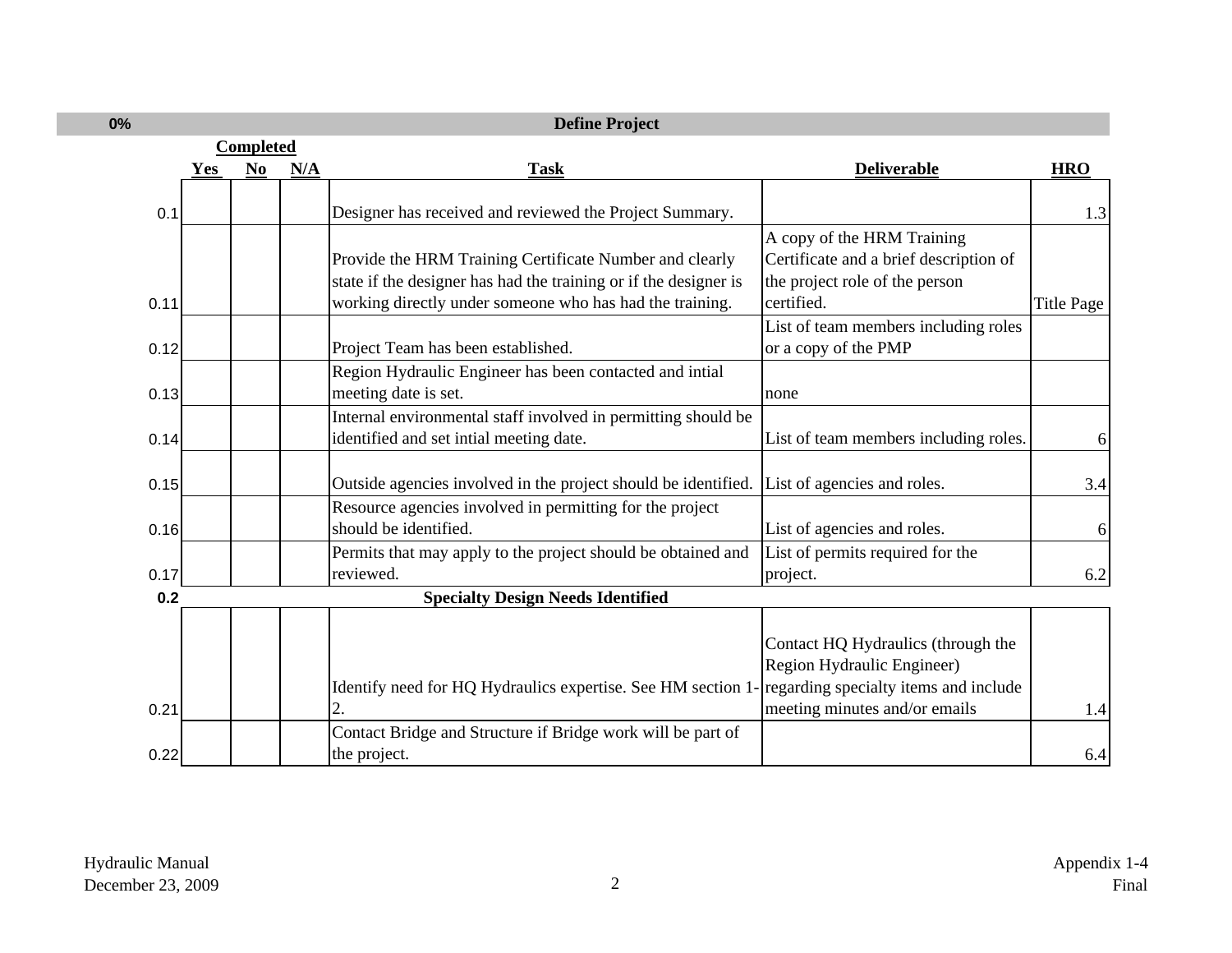| 10%   |            |                  |     | <b>Approve Project Schedule</b>                               |                                    |            |
|-------|------------|------------------|-----|---------------------------------------------------------------|------------------------------------|------------|
|       |            | <b>Completed</b> |     |                                                               |                                    |            |
|       | <b>Yes</b> | N <sub>0</sub>   | N/A | <b>Task</b>                                                   | Deliverable <sup>1</sup>           | <b>HRO</b> |
| 10.1  |            |                  |     | Meet with participants as established at 0%.                  |                                    |            |
|       |            |                  |     | PEO Kick off meeting - With PEO team members, Region          |                                    |            |
|       |            |                  |     | Hydraulics and internal contacts. Review project scope,       | Meeting minutes and approved       |            |
|       |            |                  |     | schedule, budget, key issues, constrainst, and risk. Also     | schedule milestones and dates (may |            |
| 10.11 |            |                  |     | approve review schedule.                                      | also be included in the PMP).      |            |
|       |            |                  |     | Hydraulic Engineer meeting - To go over project scope,        |                                    |            |
| 10.12 |            |                  |     | preliminary ideas, and any additional guidance.               |                                    |            |
|       |            |                  |     | <b>Environmental Staff meeting - Identify potential</b>       |                                    |            |
|       |            |                  |     | environmental impacts (ie ESA, COE, WDFW, etc.) and           |                                    |            |
|       |            |                  |     | determine how they could impact the project and if they will  |                                    |            |
| 10.13 |            |                  |     | cause a deviation from the HRM and/or HM.                     | <b>Brief</b> summary               | 6          |
| 10.14 |            |                  |     | Outside Agency meeting(s)                                     | Meeting minutes                    | 3.4        |
|       |            |                  |     |                                                               |                                    |            |
|       |            |                  |     | Maintenance Meeting - Identify existing drainage deficentcies |                                    |            |
| 10.15 |            |                  |     | and discuss proposed drainage and maintenance review.         | Meeting minutes                    | 7          |
|       |            |                  |     | Geotechnical Meeting - Preliminary discussion of              |                                    |            |
| 10.16 |            |                  |     | geotechnical support                                          | Meeting minutes                    | 2.4        |
|       |            |                  |     | ROW Meeting - Identify any additional ROW needs or            | Brief summary and meeting minutes  |            |
| 10.17 |            |                  |     | easements for drainage features                               | with realestate services           | 6.3        |
|       |            |                  |     | 1. Many of the deliverables can be found in the PMP.          |                                    |            |
| 10.2  |            |                  |     | <b>Collect Data</b>                                           |                                    |            |
|       |            |                  |     |                                                               |                                    |            |
| 10.21 |            |                  |     | Geotechnical - Locate historical data and research records    |                                    | 2.4        |
|       |            |                  |     |                                                               | Brief summary and copy of ADT      |            |
|       |            |                  |     | Traffic Analysis Data (where applicable) and Average Daily    | analysis (if not available use     |            |
| 10.22 |            |                  |     | Traffic counts (ADTs) - Should be obtained.                   | estimated ADT).                    | 6.4        |
|       |            |                  |     | Existing Plan Sheets - Compile all relavent As-built plans,   |                                    |            |
| 10.23 |            |                  |     | ROW, and aerial maps.                                         | Brief summary of items collected   | 2.3        |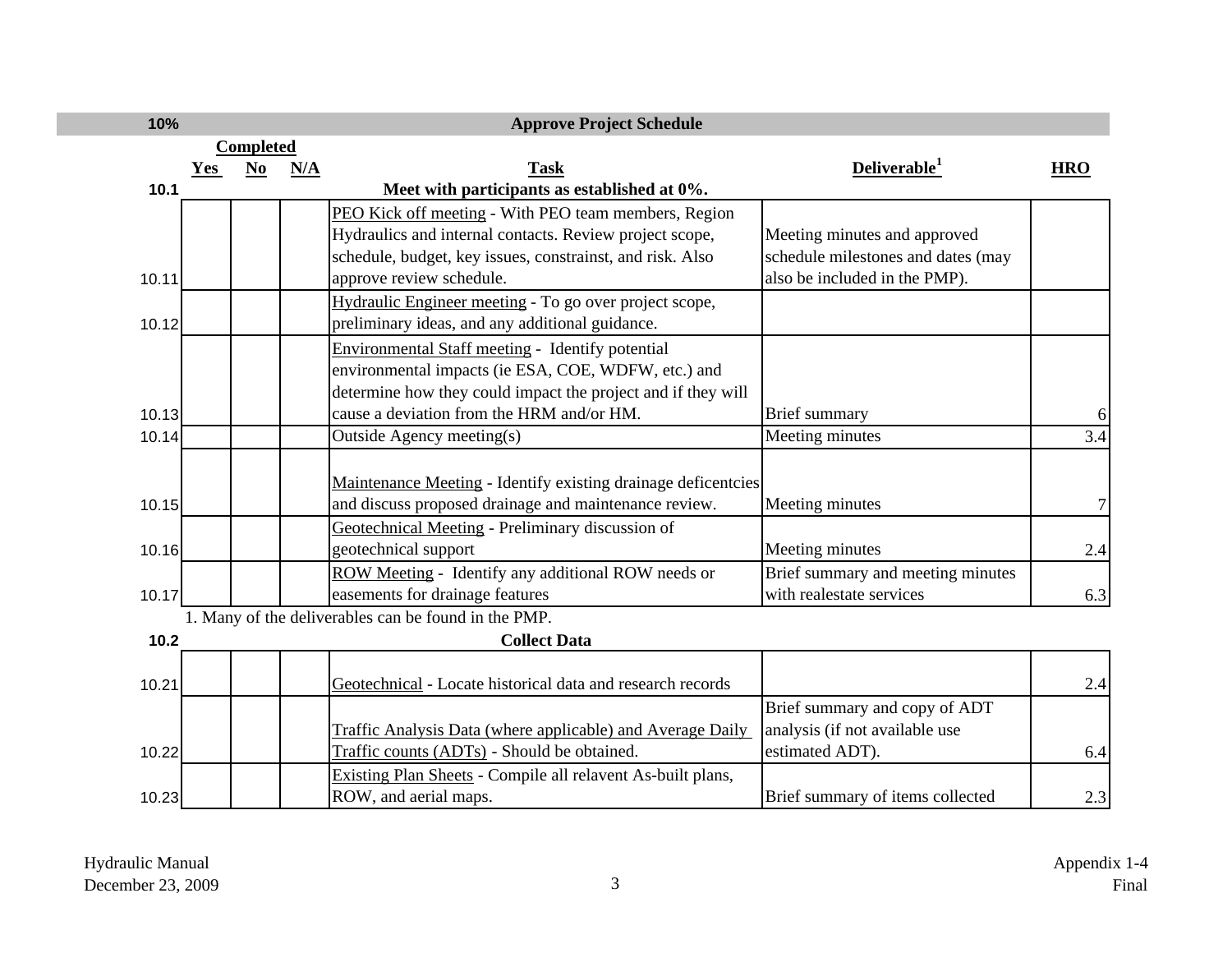|       | Environmental exhibit map of project site - using ArcGIS (or<br>similar software), create an exhibit map and show all<br>stormwater-related layers to include Rivers and Streams,<br>Lakes, Wetlands, Flood Zones, Groundwater features,<br>Geology and Soils features, fish Barriers, Stormwater |                                                                                                           |     |
|-------|---------------------------------------------------------------------------------------------------------------------------------------------------------------------------------------------------------------------------------------------------------------------------------------------------|-----------------------------------------------------------------------------------------------------------|-----|
|       | Outfalls, Hazardous Waste Sites, and any other layers                                                                                                                                                                                                                                             |                                                                                                           |     |
| 10.24 | relavent to project.                                                                                                                                                                                                                                                                              | Environmental exhibit map                                                                                 | 6   |
| 10.25 | Existing Stormwater Outfalls - Complete the Outfall<br>Stormwater Spreadsheet.                                                                                                                                                                                                                    | Include on Environmental exhibit<br>map with outfall locations and the<br>spreadsheet.                    | 2.5 |
|       |                                                                                                                                                                                                                                                                                                   |                                                                                                           |     |
| 10.3  | <b>Design Tools</b>                                                                                                                                                                                                                                                                               |                                                                                                           |     |
| 10.31 | Select Hydraulic Report Outline - use the Hydraulics Oultine<br>in the Hydraulics Manual unless the region has customized an Brief summary of which outline will<br>outline                                                                                                                       | be used                                                                                                   |     |
| 10.32 | Training - Identify any training needs that might be needed.<br>See the HQ Hydraulics web page for more information.<br>http://www.wsdot.wa.gov/Design/Hydraulics/Training.htm                                                                                                                    | <b>Brief</b> summary                                                                                      |     |
|       | Software - Identify Software that will be used during the<br>design process. If different than shown in Section 1-5,<br>designer shall submit request to use a different software,                                                                                                                | Brief summary either accepting<br>currently approved software or<br>request and for approval of different |     |
| 10.33 | along with an explanation for the request.                                                                                                                                                                                                                                                        | software                                                                                                  | 3.8 |
| 10.5  | <b>Endorse Project Schedule</b>                                                                                                                                                                                                                                                                   |                                                                                                           |     |
| 10.51 | Endorse a project schedule - Using the milestone template in<br>section 1-5 of the Hydraulics Manual, develop a working<br>schedule including dates. The schedule should be approved<br>by the PEO, Region, HQ Hydraulics, and other support<br>groups as needed.                                 | Approved hydraulic schedule.                                                                              |     |
|       |                                                                                                                                                                                                                                                                                                   |                                                                                                           |     |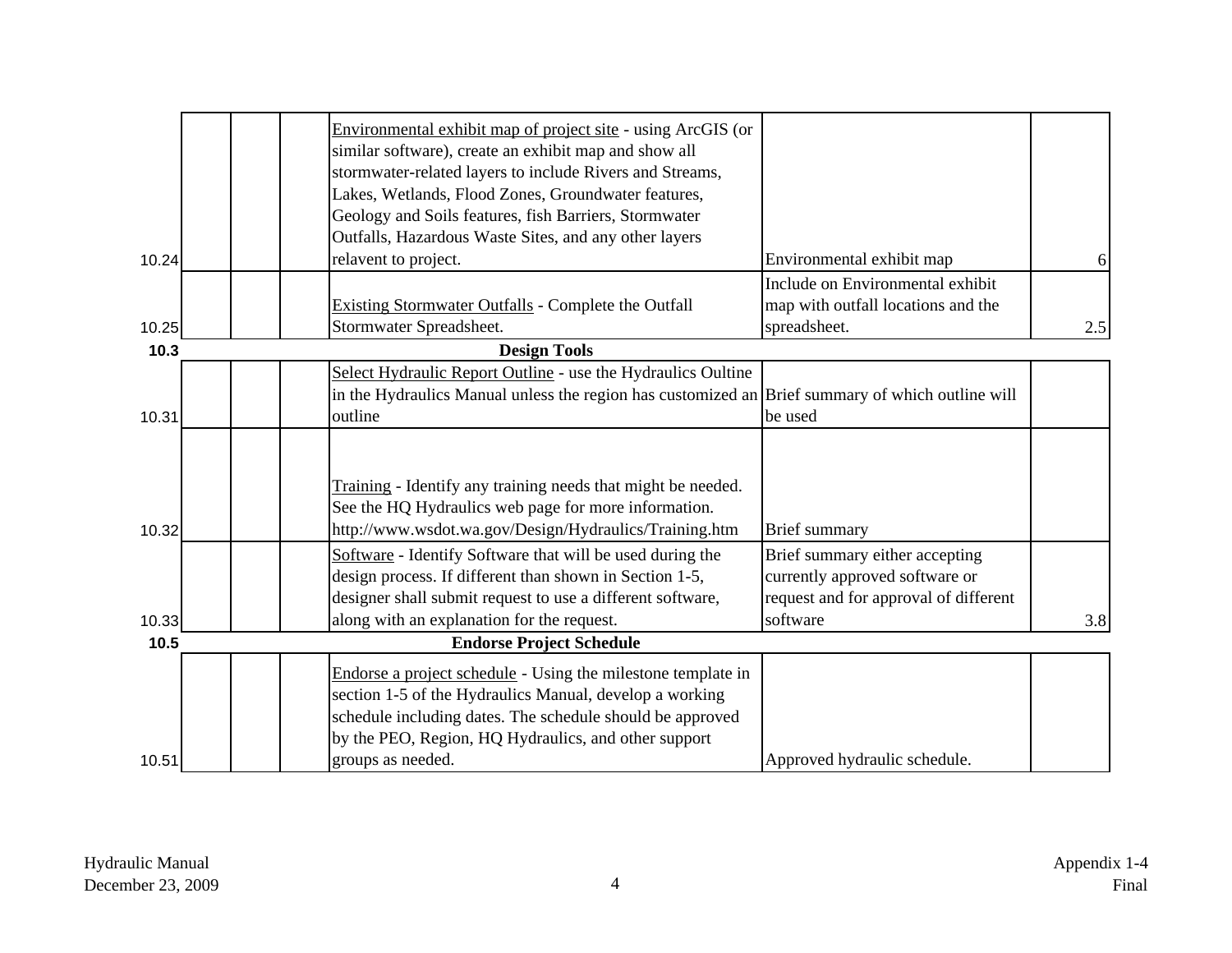| 25%   |                  |      |     | <b>Design Planning Checklist</b>                               |                                         |            |  |
|-------|------------------|------|-----|----------------------------------------------------------------|-----------------------------------------|------------|--|
|       | <b>Completed</b> |      |     |                                                                |                                         |            |  |
|       | Yes              | $No$ | N/A | <b>Task</b>                                                    | <b>Deliverable</b>                      | <b>HRO</b> |  |
| 25.1  |                  |      |     | <b>Meetings</b>                                                |                                         |            |  |
|       |                  |      |     | Meet with Region Hydraulics for review of 25% checklist and    |                                         |            |  |
| 25.11 |                  |      |     | deliverables.                                                  | <b>Meeting Minutes</b>                  |            |  |
|       |                  |      |     | GeotechnicalMeeting - Meet with geotech/region materials       |                                         |            |  |
|       |                  |      |     | office and go over list of BMP options to determine if soil    | (Verify with chapter 4 of HRM).         |            |  |
|       |                  |      |     | conditions at site are compatible, identify testing            | Verify timeline for testing and project |            |  |
| 25.12 |                  |      |     | requirements, and schedule testing.                            | schedule.                               | 2.4        |  |
| 25.2  |                  |      |     | <b>Design</b>                                                  |                                         |            |  |
|       |                  |      |     |                                                                | Plan sheets with TDA delineation per    |            |  |
| 25.21 |                  |      |     | <b>Existing TDA Delineations</b>                               | HM Outline section 2.3                  | 2.3        |  |
|       |                  |      |     |                                                                | Plan sheets basins delineated and       |            |  |
|       |                  |      |     |                                                                | calculations per section 4.1 of HR      |            |  |
| 25.22 |                  |      |     | <b>Basin Delineation and Calculations</b>                      | outline                                 | 4.1        |  |
|       |                  |      |     |                                                                | <b>Complete Design Documentation</b>    |            |  |
|       |                  |      |     |                                                                | Spreadsheet, see section 3.2 of HR      |            |  |
| 25.23 |                  |      |     | Determine Minimum Requirements for project.                    | outline                                 | 3.2        |  |
|       |                  |      |     | Identify potential BMPs - go through BMP selection flow        |                                         |            |  |
|       |                  |      |     | charts and based on Design Documentation Spreadsheet and       |                                         |            |  |
|       |                  |      |     | site conditions develop a list of BMPs that could meet the     | List of BMPs noting which MR they       |            |  |
| 25.24 |                  |      |     | minimum requirements.                                          | would meet.                             | 5.1        |  |
|       |                  |      |     | Design Frequency - Note the appropriate design frequency       | Table with MRI for each hydraulic       |            |  |
|       |                  |      |     | and design storms that will be used to size hydraulic features | feature/BMP and associated              |            |  |
| 25.25 |                  |      |     | on the project (where applicable).                             | precipitation.                          | 3.1        |  |
| 25.3  |                  |      |     | <b>Deviations or Other Requirements/Agreements</b>             |                                         |            |  |
|       |                  |      |     | Other Requirements - Note any additional requirements in       |                                         |            |  |
|       |                  |      |     | that differ or are in addition to those found in the HRM or    |                                         |            |  |
| 25.31 |                  |      |     | HM.                                                            | Brief summary                           | 3.4        |  |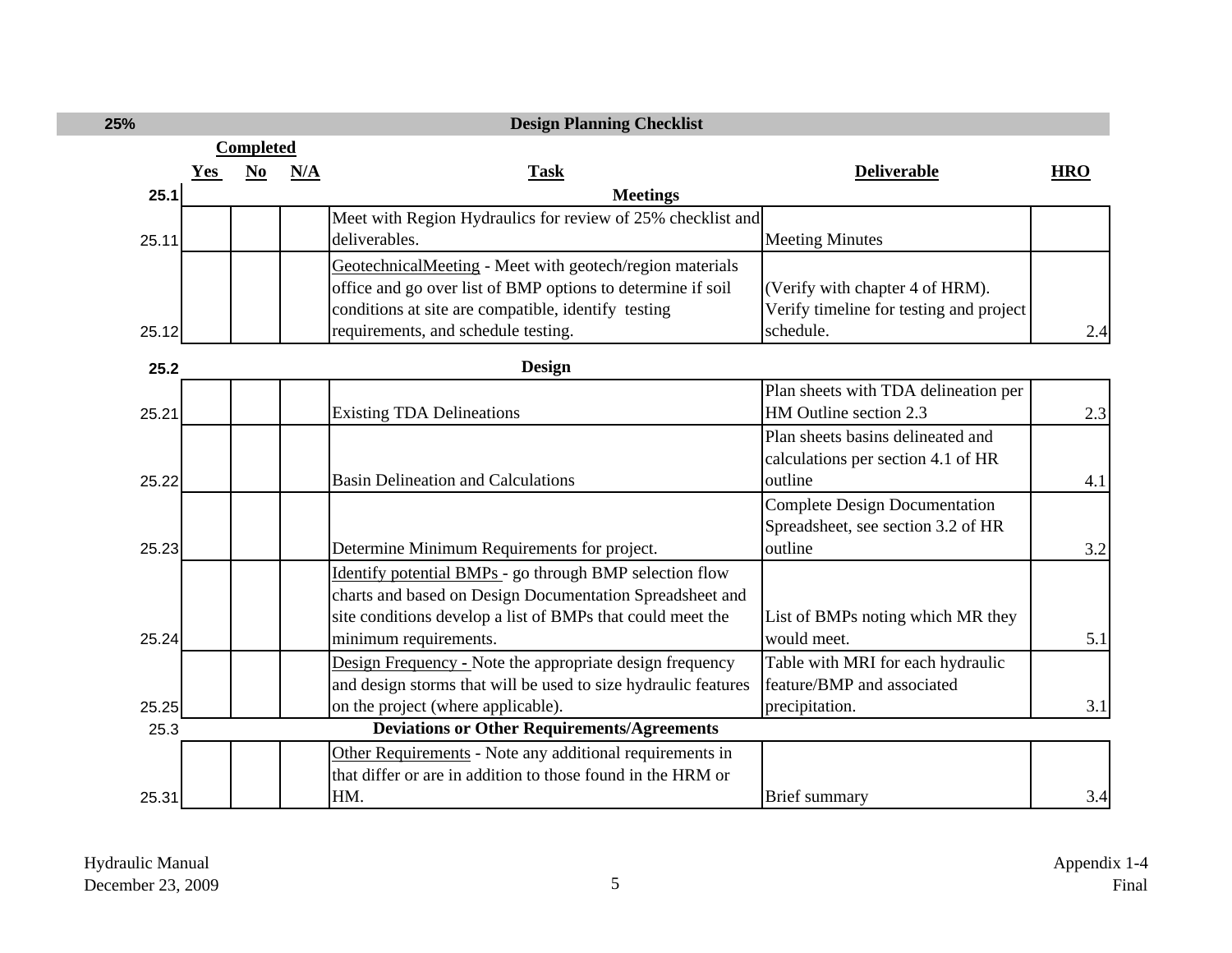|       | TMDL and Local Critical Area Ordinances - Review and                 |                                    |     |
|-------|----------------------------------------------------------------------|------------------------------------|-----|
|       | document approved basin plan (TMDL) and local Critical               |                                    |     |
| 25.32 | Area Ordinance requirements.                                         | <b>Brief Summary</b>               | 3.4 |
|       |                                                                      |                                    |     |
|       | Other Agreements/Requirements - Approach and concept                 |                                    |     |
|       | should be feasible based on information available and                |                                    |     |
|       | MOA/MOUs and other agreements made with local agencies,              |                                    |     |
| 25.33 | utilities, tribes, cities, for operations, outfalls, easements, etc. | <b>Brief</b> summary               | 3.4 |
|       | HRM deviations - Assess need for demonstrative team                  |                                    |     |
| 25.34 | involvement                                                          | Brief summary and EEF if ready     | 3.6 |
|       | Hydraulic Manual Deviations - request approval for any               | Writen request and explanation for |     |
| 25.35 | deviation from the HM                                                | deviations.                        | 3.5 |
| 25.4  | <b>Site Visit</b>                                                    |                                    |     |
|       |                                                                      |                                    |     |
|       | $HRM$ section $2-3.2.1$ - Identify existing natural and manmade      |                                    |     |
|       | drainage features to include streams and other water bodies,         |                                    |     |
| 25.41 | floodplain limits, culverts, outfalls, stormsewers, BMPs, etc.       |                                    |     |
|       | Locate and map: existing drainage features, existing utilities,      |                                    |     |
| 25.42 | and outfalls.                                                        | Basemap                            | 1.3 |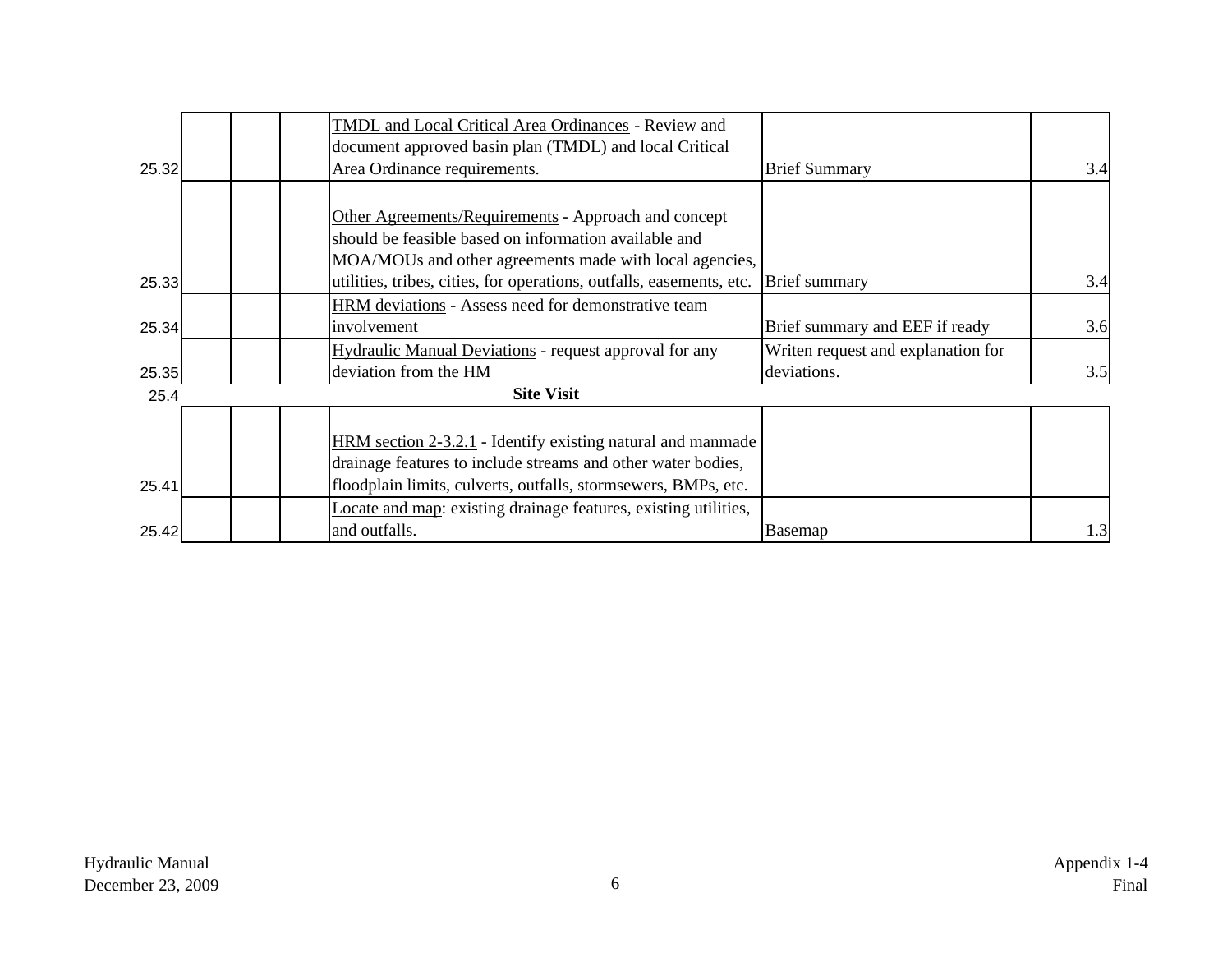| 40%   |            |                  |     | <b>Conceptual Design Checklist</b>                                                |                                                 |            |
|-------|------------|------------------|-----|-----------------------------------------------------------------------------------|-------------------------------------------------|------------|
|       |            | <b>Completed</b> |     |                                                                                   |                                                 |            |
|       | <b>Yes</b> | N <sub>0</sub>   | N/A | <b>Task</b>                                                                       | <b>Deliverable</b>                              | <b>HRO</b> |
| 40.1  |            |                  |     | <b>Meetings</b>                                                                   |                                                 |            |
|       |            |                  |     | Meet with Region Hydraulics for review of 40% checklist and                       |                                                 |            |
| 40.11 |            |                  |     | deliverables.                                                                     |                                                 |            |
|       |            |                  |     |                                                                                   | (Verify with chapter 4 of HRM).                 |            |
|       |            |                  |     | GeotechnicalMeeting - Meet w/ geotech to review                                   | Verify timeline for testing and                 |            |
| 40.12 |            |                  |     | preliminary results and identify further testing needs.                           | project schedule.                               | 2.4        |
|       |            |                  |     | Meeting with Maintenance - review BMPs and                                        | Written documentaiton that                      |            |
|       |            |                  |     | hydraulics features to verify they can be maintained. And maintenance agrees with |                                                 |            |
|       |            |                  |     | that there concerns from 25% have been conceptually                               | conceptual design. Email is                     | 2.4, 2.6,  |
| 40.13 |            |                  |     | addressed.                                                                        | acceptable.                                     | 7.0        |
|       |            |                  |     | ROW Meeting - identify any additional ROW needs or                                |                                                 |            |
| 40.14 |            |                  |     | easements for drainage features                                                   | Brief summary and meeting minutes               | 6.3        |
|       |            |                  |     | Environmental Staff meeting - identify potential                                  |                                                 |            |
|       |            |                  |     | environmental impacts (ie ESA, COE, WDFW, etc.) and                               |                                                 |            |
|       |            |                  |     | determine how they could impact the project and if they will                      |                                                 |            |
| 40.15 |            |                  |     | cause a deviation from the HRM and/or HM.                                         | <b>Brief</b> summary                            | 6.2        |
| 40.16 |            |                  |     | Outside Agency meeting(s)                                                         | Meeting minutes                                 |            |
| 40.2  |            |                  |     | <b>Design</b>                                                                     |                                                 |            |
| 40.21 |            |                  |     | Identify any changes since the 25% submittal                                      | <b>Brief</b> summary                            |            |
|       |            |                  |     |                                                                                   | Conceptual level calculations and               |            |
|       |            |                  |     |                                                                                   | plan sheets with drainage                       |            |
|       |            |                  |     |                                                                                   | features/BMPs sketched in                       |            |
|       |            |                  |     |                                                                                   | approximate locations. A short                  |            |
|       |            |                  |     | Drainage Features - Identify drainage features including: the                     | paragraph noting the HM or HRM                  |            |
| 40.22 |            |                  |     | type, size, and locations. Identify any impacts.                                  | design criteria for each.                       | 5.1        |
|       |            |                  |     | HRM and HM standards - Identify existing design                                   | summary of all the design                       |            |
| 40.23 |            |                  |     | standards and guidelines to be used in the designs.                               | standards and guidelines to be used $3.5$ , 3.6 |            |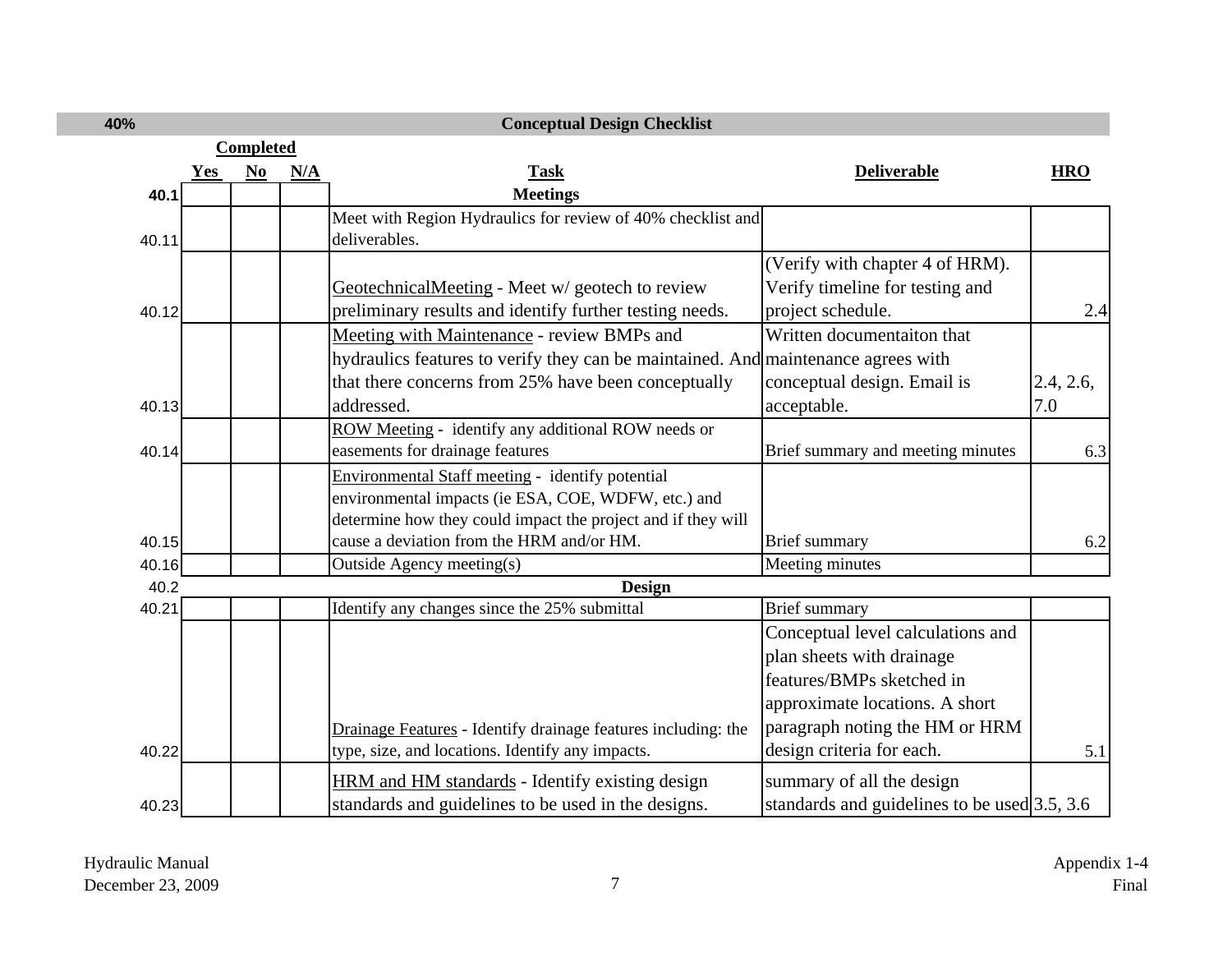|       | Feasibility/Constructibility Issues - Preliminary                                         |                             |     |
|-------|-------------------------------------------------------------------------------------------|-----------------------------|-----|
| 40.25 | assessment of (risk based)                                                                | Brief summary               |     |
| 40.3  | <b>Deviations</b>                                                                         |                             |     |
|       | HRM deviations - Assess need for demonstrative team                                       |                             |     |
|       | involvement. Contact Region Hydraulics and                                                |                             |     |
| 40.31 | Demonstrative Approach Team.                                                              | Brief summary if applicable | 3.6 |
|       | Hydraulic Manual Deviations - Request approval for any Writen request and explanation for |                             |     |
| 40.32 | deviation from the HM                                                                     | deviations.                 | 3.5 |
| 40.4  | <b>Site Visit</b>                                                                         |                             |     |
|       | Field Review - Conduct onsite assessment with Region                                      |                             |     |
|       | Hydraulic engineer and maintenance. Depending on the                                      |                             |     |
|       | scope of the project, the team may need to expand to                                      |                             |     |
| 40.41 | include: landscaping, permits, biologist, DAT, etc.                                       | <b>Meeting Minutes</b>      |     |
|       | Existing Utilties - any conflicts with existing utilties and                              |                             |     |
| 40.42 | proposed hydraulics should be noted.                                                      | <b>Meeting Minutes</b>      | 2.6 |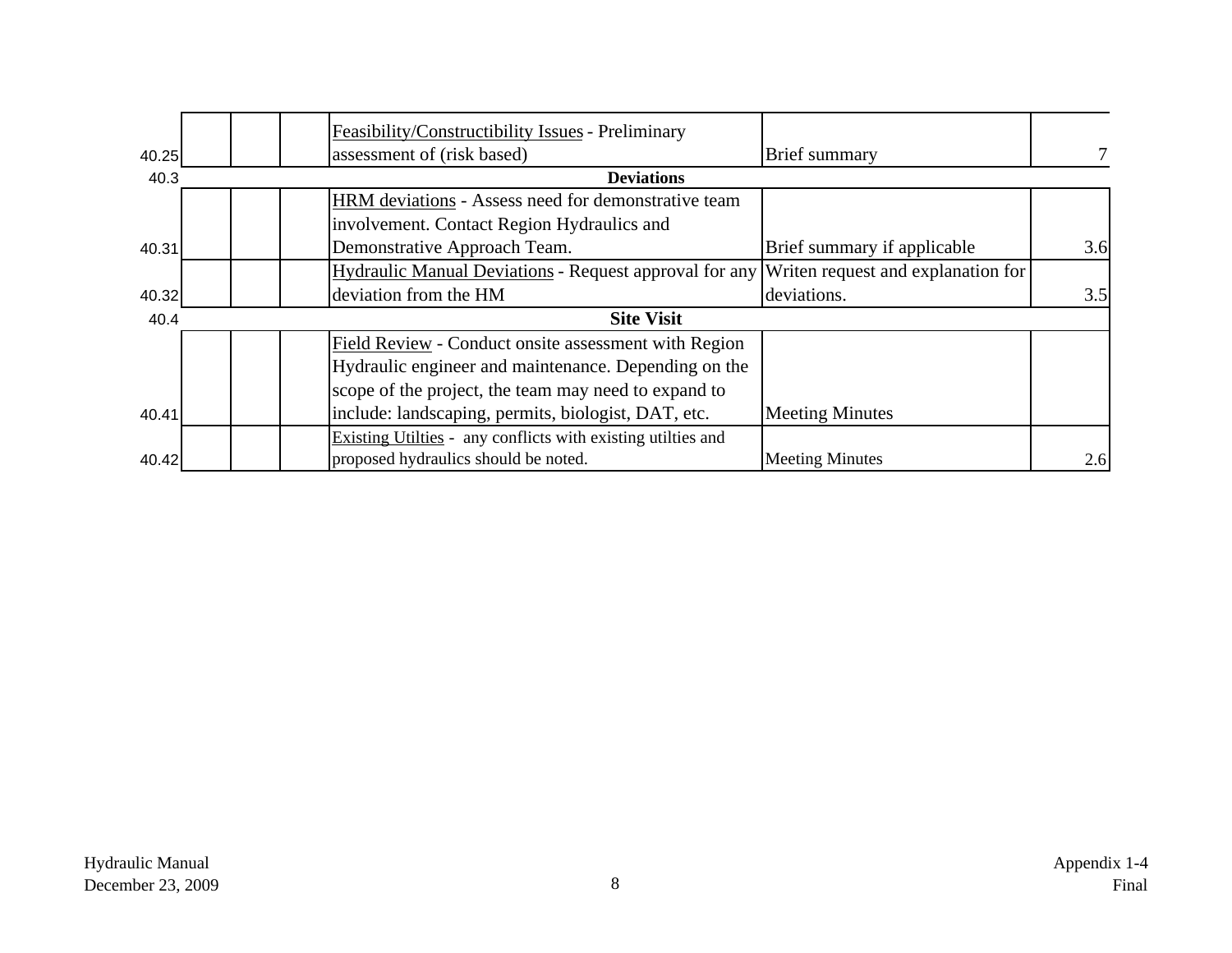| 70%   |     |                  |     | <b>Design Complete</b>                                        |                                      |                |
|-------|-----|------------------|-----|---------------------------------------------------------------|--------------------------------------|----------------|
|       |     | <b>Completed</b> |     |                                                               |                                      |                |
|       | Yes | N <sub>0</sub>   | N/A | <b>Task</b>                                                   | <b>Deliverable</b>                   | <b>HRO</b>     |
| 70.1  |     |                  |     | <b>Meetings</b>                                               |                                      |                |
|       |     |                  |     | Team meeting with Hydraulics - and/or submittal review        |                                      |                |
| 70.11 |     |                  |     | of 70% items.                                                 |                                      |                |
|       |     |                  |     |                                                               | Written documentaiton that           |                |
|       |     |                  |     |                                                               | maintenance agrees to maintain       |                |
|       |     |                  |     | Maintenance - Meeting with maintenance to discuss             | hydraulic features as per 70%        |                |
| 70.12 |     |                  |     | design and determine if maintenance has any concerns          | design. Email is acceptable          |                |
|       |     |                  |     | Additional Meetings - Any other meeting held with team        | List of meeting and meeting          |                |
| 70.13 |     |                  |     | participants should be summarized                             | minutes                              |                |
| 70.2  |     |                  |     | <b>Design</b>                                                 |                                      |                |
|       |     |                  |     |                                                               | Written description of change        |                |
|       |     |                  |     |                                                               | along with delieverable specified    |                |
| 70.21 |     |                  |     | Any changes from the 40% should be highlighted.               | at 40%.                              |                |
|       |     |                  |     |                                                               | Provide a brief summary of all       |                |
|       |     |                  |     | Analysis of all Drainage Features and BMPs including          | analysis performed. Submit all       |                |
|       |     |                  |     | MGSFlood, StormShed, HY8, inlet analysis, sag                 | calculations, and program output     | $5.1$ and $A1$ |
| 70.22 |     |                  |     | analysis, etc.                                                | for review.                          | 3              |
|       |     |                  |     |                                                               | Use the hydraulic report outline     |                |
|       |     |                  |     |                                                               | selected to create an outline report |                |
| 70.23 |     |                  |     | <b>Hydraulic Report Outline</b>                               | of project.                          |                |
|       |     |                  |     | Draft plan sheets - review all drainage plan sheets           | all plan sheets listed on Hydraulic  |                |
| 70.24 |     |                  |     | including all BMPs                                            | Outline                              | $A-3$          |
|       |     |                  |     |                                                               | <b>Design Documentation</b>          |                |
| 70.25 |     |                  |     | <b>Retrofit</b> - Identify and document Retrofit requirements | Spreadsheet                          | 3.3            |
| 70.26 |     |                  |     | <b>Downstream Impacts</b>                                     | brief summary                        | 3.6            |
| 70.3  |     |                  |     | <b>Deviations</b>                                             |                                      |                |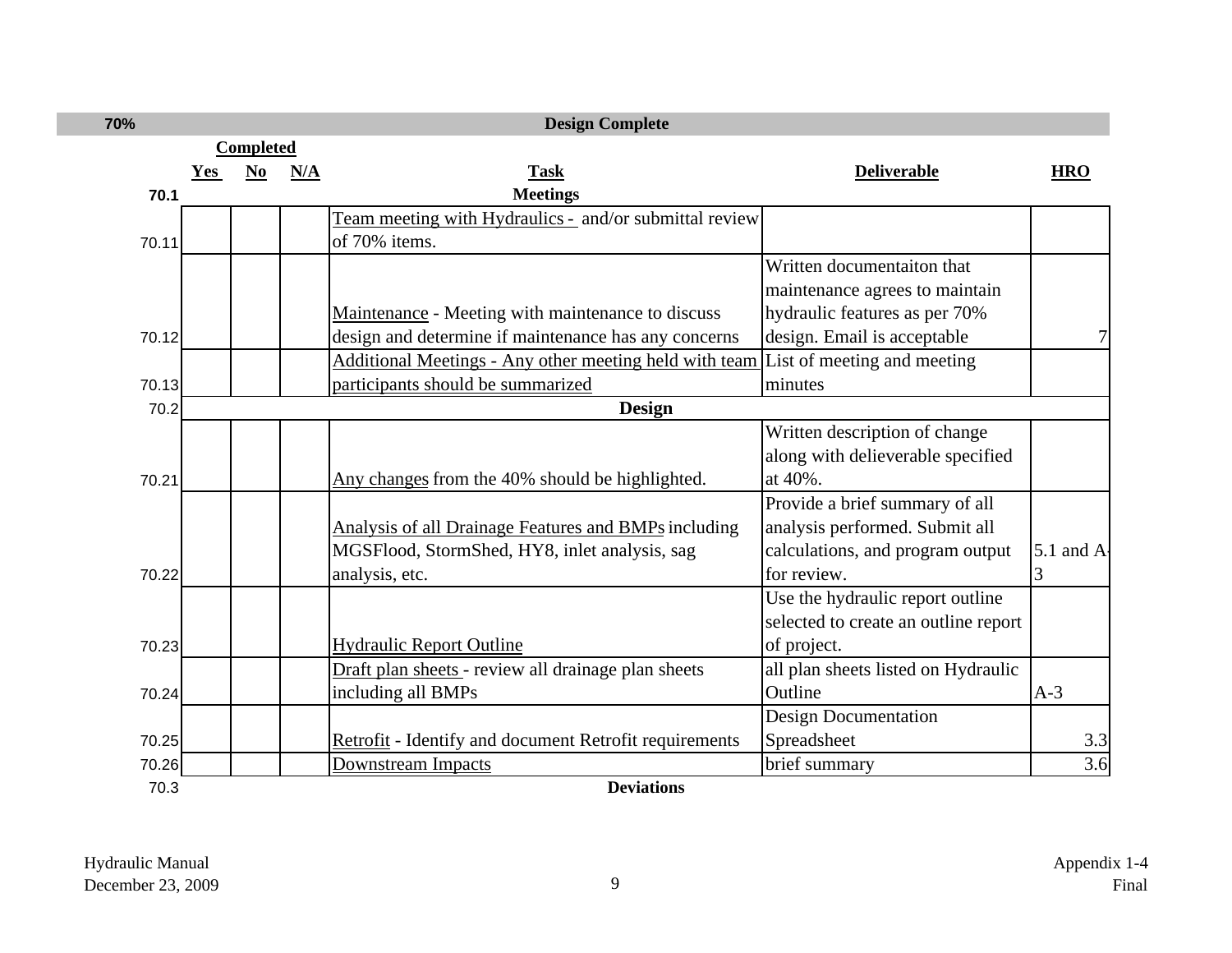|       | HRM Deviations - EEF should be completed and               | <b>EEF</b> and meeting minutes with |     |
|-------|------------------------------------------------------------|-------------------------------------|-----|
| 70.31 | submitted to DAT                                           | <b>DAT</b>                          | 3.5 |
|       | Hydraulic Manual Deviations - Should be submitted to State |                                     |     |
| 70.32 | <b>Hydraulic Engineers</b>                                 | Items submitted to HQ Hydraulics.   | 3.6 |
| 70.4  | <b>Permits</b>                                             |                                     |     |
|       | Complete evaluation of section 106 (establish APE) and     |                                     |     |
| 70.41 | hazardous waste sites.                                     |                                     |     |
| 70.42 | Any other Permit issues that should be addressed?          |                                     |     |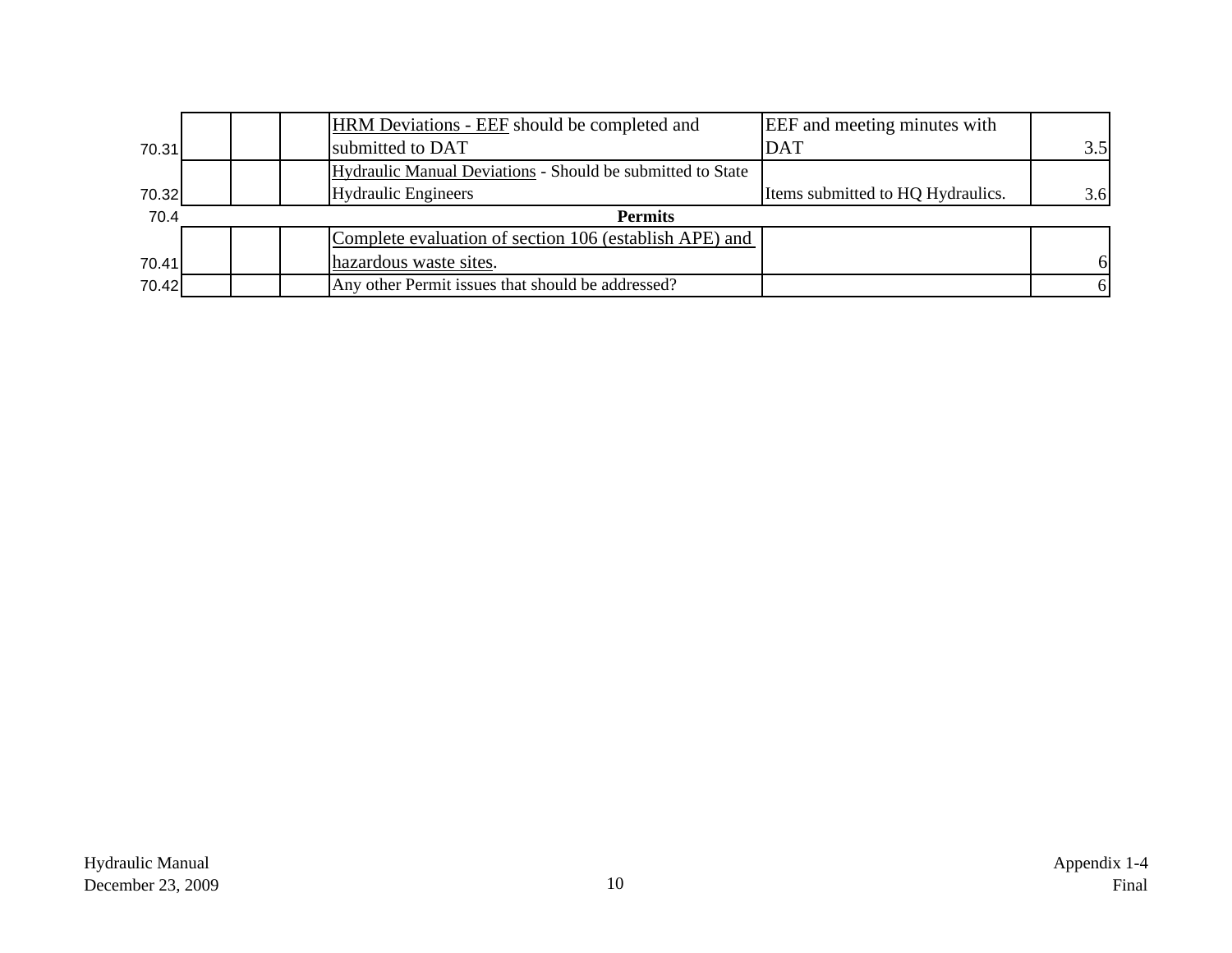| 90%   |            |           |     | <b>Hydraulic Report Completed - Region Review</b>                                  |                                     |            |
|-------|------------|-----------|-----|------------------------------------------------------------------------------------|-------------------------------------|------------|
|       |            | Completed |     |                                                                                    |                                     |            |
|       | <b>Yes</b> | $No$      | N/A | <b>Task</b>                                                                        | <b>Deliverable</b>                  | <b>HRO</b> |
| 90.1  |            |           |     | <b>Meetings</b>                                                                    |                                     |            |
|       |            |           |     | Team meeting Hydraulics - And/or submittal review of                               |                                     |            |
| 90.11 |            |           |     | 90% items.                                                                         |                                     |            |
|       |            |           |     | Additional Meetings - Any other meeting held with team List of meeting and meeting |                                     |            |
| 90.12 |            |           |     | participants should be summarized                                                  | minutes                             |            |
|       |            |           |     | <b>Design</b>                                                                      |                                     |            |
|       |            |           |     |                                                                                    | Written description of change       |            |
|       |            |           |     |                                                                                    | along with delieverables data as    |            |
| 90.21 |            |           |     | Any changes from the 70% should be highlighted.                                    | specified at 70%                    |            |
|       |            |           |     |                                                                                    | Draft report, along with a memo     |            |
|       |            |           |     |                                                                                    | from the person stamping the        |            |
|       |            |           |     |                                                                                    | report stating they have reviewed   |            |
|       |            |           |     | Draft Hydraulic Report - Complete the narative for the                             | the Hydraulic Report and it is      |            |
|       |            |           |     | Hydraulic Report outline. Submit the report and all                                | ready for final review and          |            |
| 90.22 |            |           |     | appendix items noted on the outline for review.                                    | approval.                           |            |
|       |            |           |     | Completed Plan Sheets - review for compliance with                                 | All plan sheets listed on Hydraulic |            |
| 90.23 |            |           |     | manuals and constructibility                                                       | Outline                             |            |
|       |            |           |     | Completed Draft BMP and UIC registration forms and                                 |                                     |            |
| 90.24 |            |           |     | <b>Outfall Inventory Spreadsheets</b>                                              | Spreadsheets and forms              | $A-12$     |
| 90.3  |            |           |     | <b>Deviations</b>                                                                  |                                     |            |
|       |            |           |     |                                                                                    | Approval letter and any             |            |
|       |            |           |     |                                                                                    | correspondance needed for the       |            |
| 9.31  |            |           |     | HRM deviations approved by DAT.                                                    | deviation                           | 3.6        |
|       |            |           |     |                                                                                    | Approval letter and any             |            |
|       |            |           |     |                                                                                    | correspondance needed for the       |            |
| 90.32 |            |           |     | HM deviations approved by State hydraulic engineer                                 | deviation                           | 3.5        |

## **100%**

**Hydraulic Report Approved**